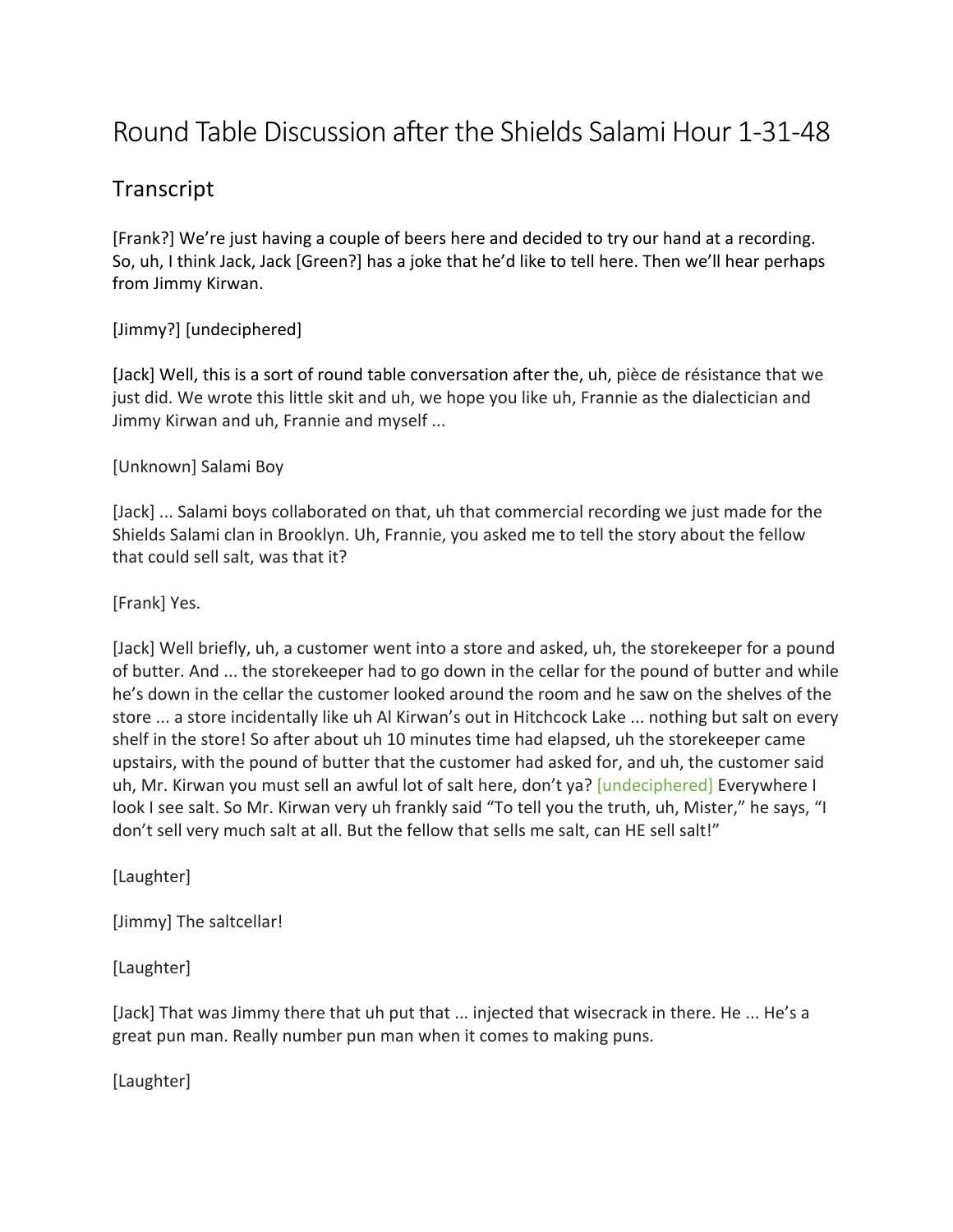[Frank] Well, Jim, how about that uh incident by Jack Steele?

[Unknown] We listen to him every morning; we ought to be able to say something about it.

[Jimmy] I already put the suitcases [undeciphered]

[Jack] Bob Steele, you mean.

[Frank] Bob Steele.

[Unknown] Did you put that on the [wrecker?]?

[Unknown] Yes, the suitcase is on there. The red one.

[Frank] Track one this morning.

[Unknown] What was the one from [undeciphered] I forgot it

[Undeciphered conversation for about 5 seconds]

[Unknown] ... you mean about cutting himself? Shortcut?

[Unknown – Anne?] The razor [undeciphered]?

[Unknown] Okay. What was the one this morning?

[Frank?] Oh dear.

[Jimmy] Hurry up the record's going on!

[Laughter]

[Jack] Anyway, while these boys are wondering what went on this morning, ah, ah, I want to take this opportunity ah, to wish ah Frank Shields and ah ... all the Shields' for that matter the best of everything from Waterbury. Frannie and Jimmy and Anne and I are sittin' here; we had a lot of fun making this record that you probably heard first. And now I think Jimmy has come up with something he heard that he wants to get in there.

[Jimmy] Oh, that's the one about the frozen milk. Ah fellow went on the back porch to get the milk one morning  $\ldots$  it's very cold out. The milk was frozen; the cap was sticking way up in the air and he ... he started in the house; he tripped ... the milk fell out of his hands and it all broke. He just stood there; his wife looked at him. He said, "Well, there's no sense in crying over split milk!"